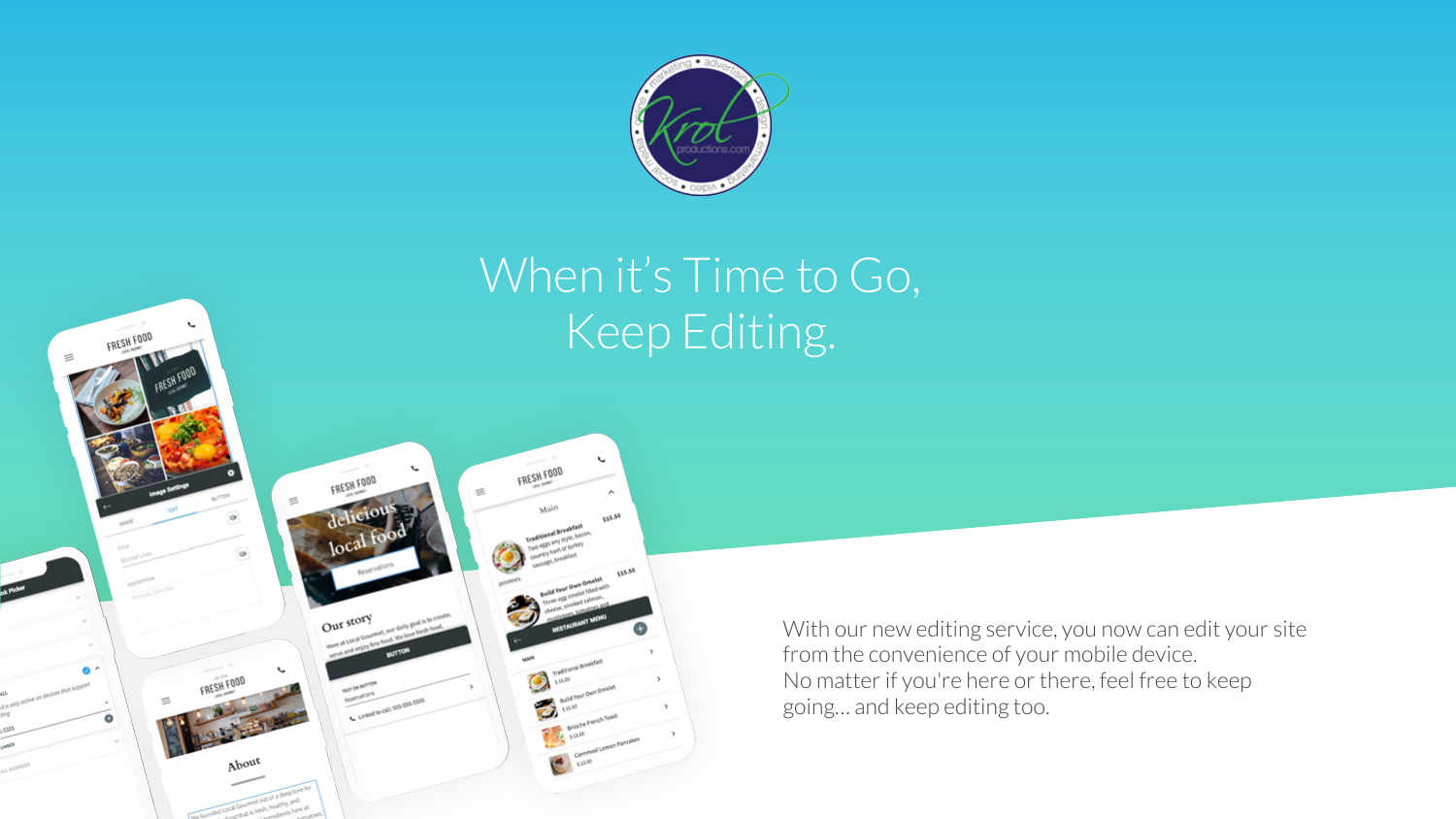### Edit on the Run

Have to run? No problem. You can access our editor's dashboard, edit your content, preview changes, and republish – all from your mobile device.

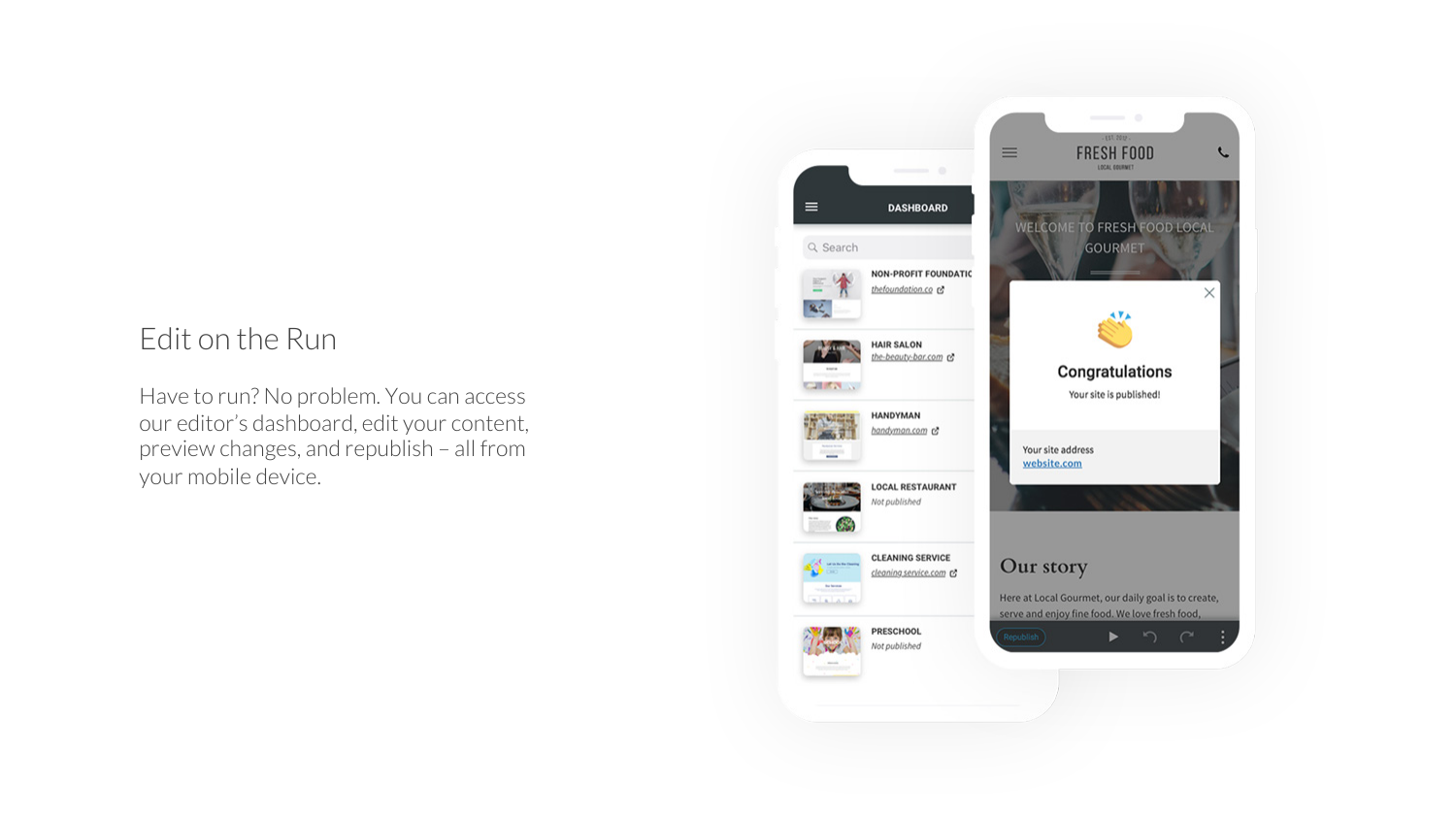

#### Pick Your Pics

Add pictures directly to your site from your phone, or select images from our gallery. Feel free to add, sort, and edit your pics anytime, anywhere.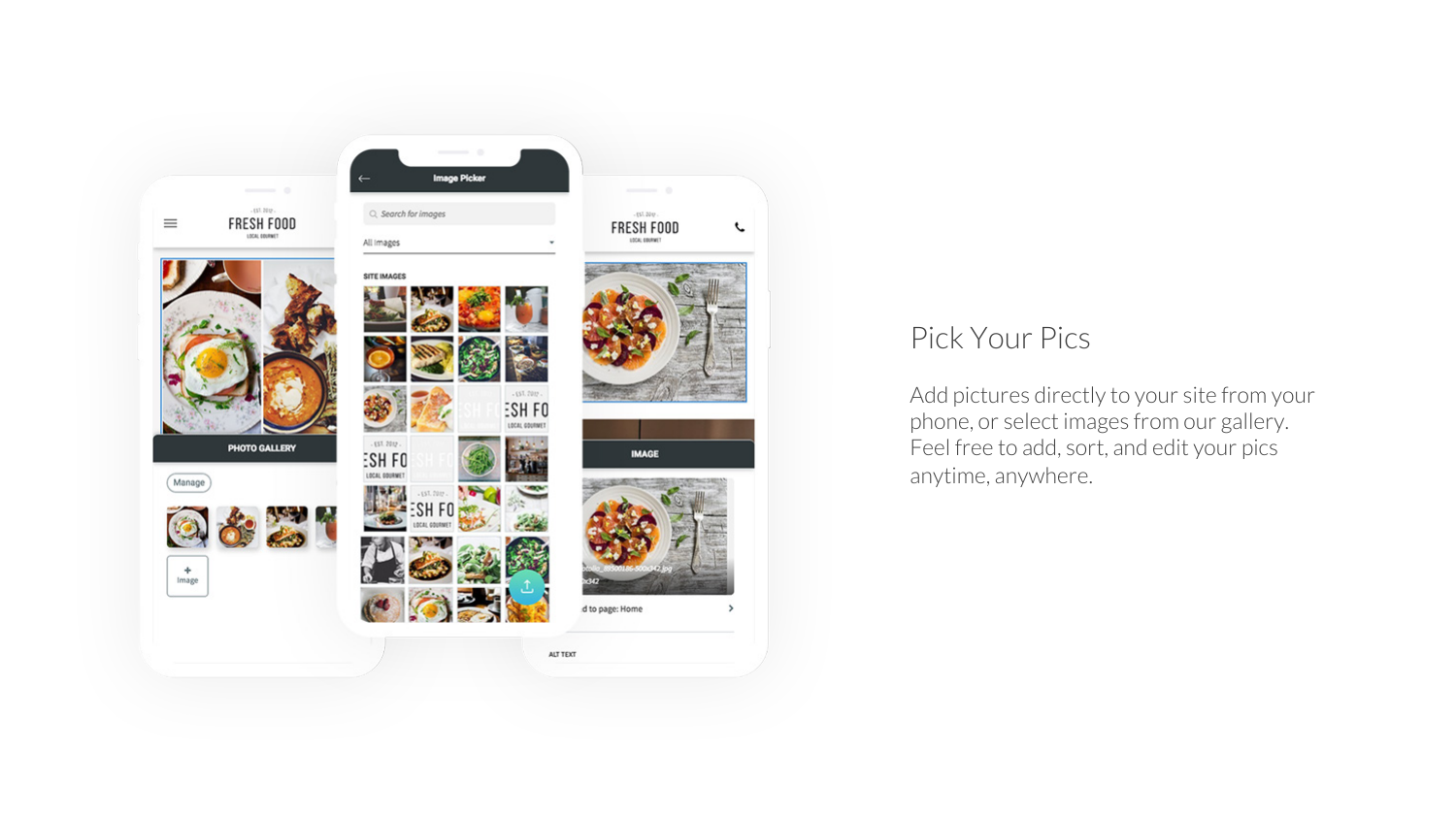### Rework Your Widgets

Your frequently-used widgets are editable too – and you won't have to stay put to edit them. Just use your mobile device to change images, text, and more.

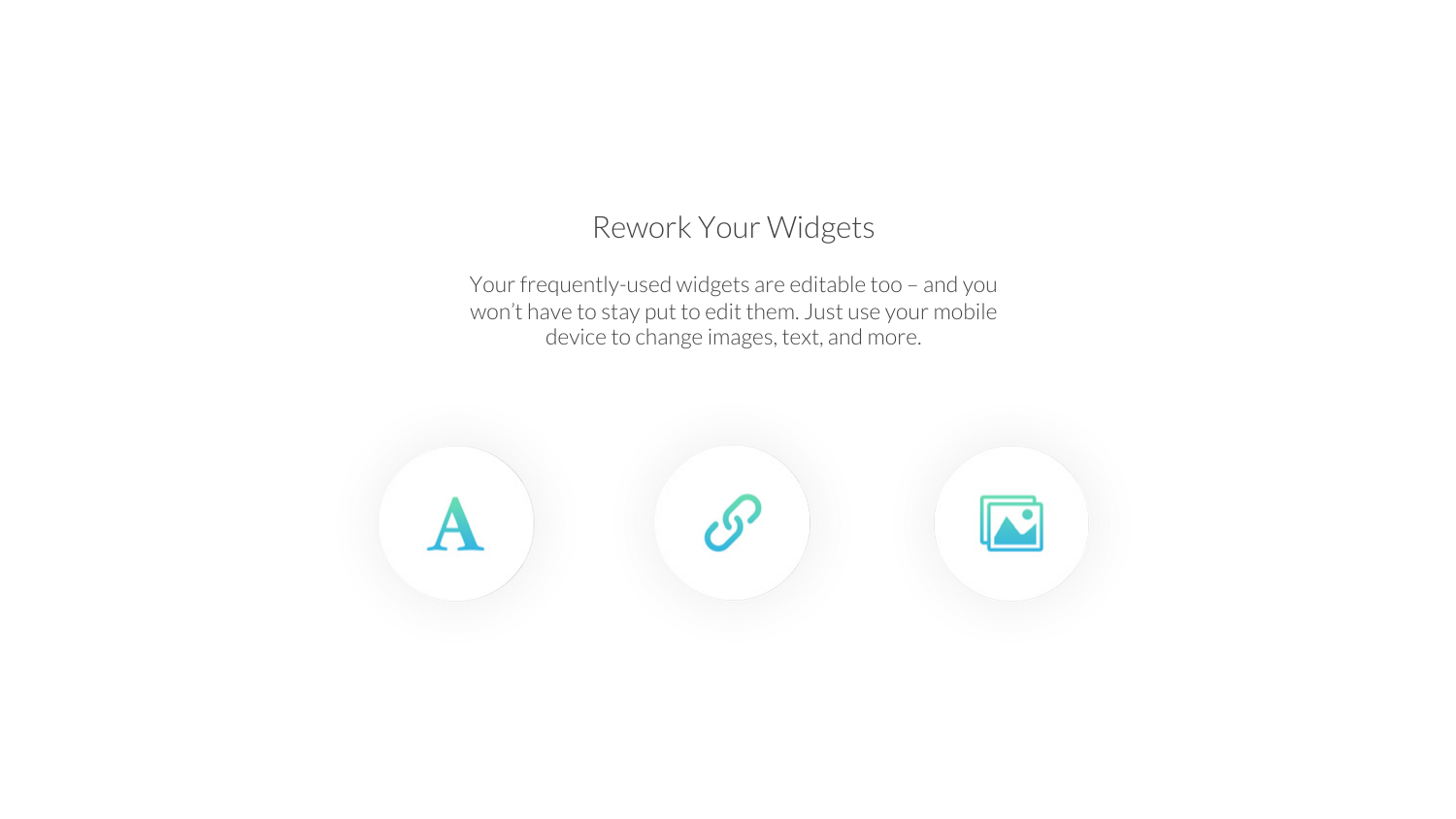

## Track Your Stats

Keep up on your site visits, page views, and events like clicks-to-call while you're out and about. You can also generate weekly or monthly stat reports to send out via email.